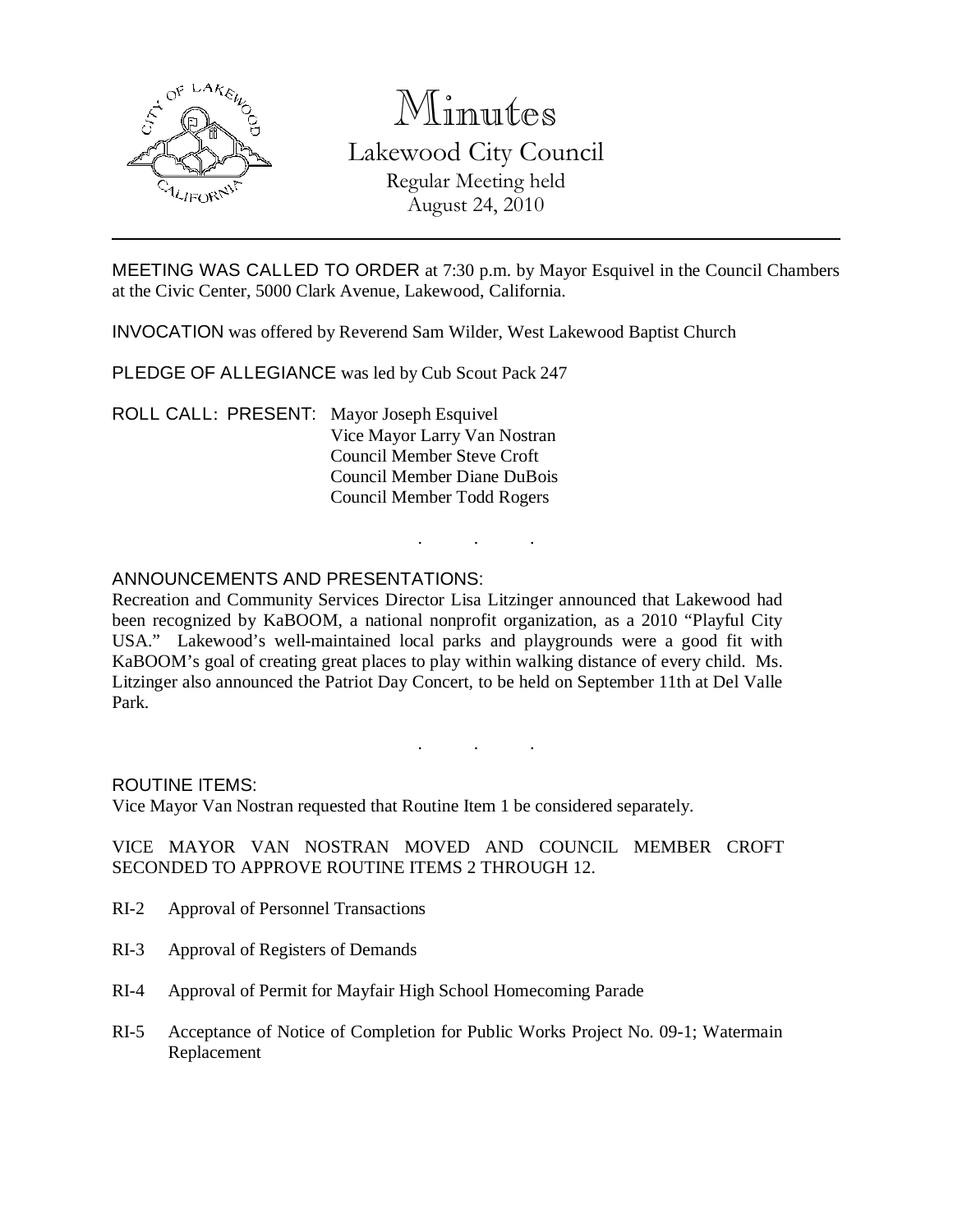ROUTINE ITEMS: Continued

RI-6 RESOLUTION NO. 2010-45; A RESOLUTION OF THE CITY COUNCIL OF THE CITY OF LAKEWOOD AUTHORIZING THE DESTRUCTION OF CERTAIN PUBLIC RECORDS OF THE DEPARTMENT OF ADMINISTRATION MORE THAN TWO YEARS OLD

RESOLUTION NO. 2010-46; A RESOLUTION OF THE CITY COUNCIL OF THE CITY OF LAKEWOOD AUTHORIZING THE DESTRUCTION OF CERTAIN PUBLIC RECORDS OF THE DEPARTMENT OF ADMINISTRATION MORE THAN TWO YEARS OLD

RESOLUTION NO. 2010-47; A RESOLUTION OF THE CITY COUNCIL OF THE CITY OF LAKEWOOD AUTHORIZING THE DESTRUCTION OF CERTAIN PUBLIC RECORDS OF THE DEPARTMENT OF ADMINISTRATIVE SERVICES MORE THAN TWO YEARS OLD

RESOLUTION NO. 2010-48; A RESOLUTION OF THE CITY COUNCIL OF THE CITY OF LAKEWOOD AUTHORIZING THE DESTRUCTION OF CERTAIN PUBLIC RECORDS OF THE DEPARTMENT OF CITY CLERK MORE THAN TWO YEARS OLD

RESOLUTION NO. 2010-49; A RESOLUTION OF THE CITY COUNCIL OF THE CITY OF LAKEWOOD AUTHORIZING THE DESTRUCTION OF CERTAIN PUBLIC RECORDS OF THE DEPARTMENT OF COMMUNITY DEVELOPMENT MORE THAN THREE YEARS OLD

RESOLUTION NO. 2010-50; A RESOLUTION OF THE CITY COUNCIL OF THE CITY OF LAKEWOOD AUTHORIZING THE DESTRUCTION OF CERTAIN PUBLIC RECORDS OF THE DEPARTMENT OF PERSONNEL MORE THAN TWO YEARS OLD

RESOLUTION NO. 2010-51; A RESOLUTION OF THE CITY COUNCIL OF THE CITY OF LAKEWOOD AUTHORIZING THE DESTRUCTION OF CERTAIN PUBLIC RECORDS OF THE DEPARTMENT OF PUBLIC WORKS MORE THAN TWO YEARS OLD

RESOLUTION NO. 2010-52; A RESOLUTION OF THE CITY COUNCIL OF THE CITY OF LAKEWOOD AUTHORIZING THE DESTRUCTION OF CERTAIN PUBLIC RECORDS OF THE DEPARTMENT OF RECREATION AND COMMUNITY SERVICES MORE THAN TWO YEARS OLD

RESOLUTION NO. 2010-53; A RESOLUTION OF THE CITY COUNCIL OF THE CITY OF LAKEWOOD AUTHORIZING THE DESTRUCTION OF CERTAIN PUBLIC RECORDS OF THE DEPARTMENT OF WATER RESOURCES MORE THAN TWO YEARS OLD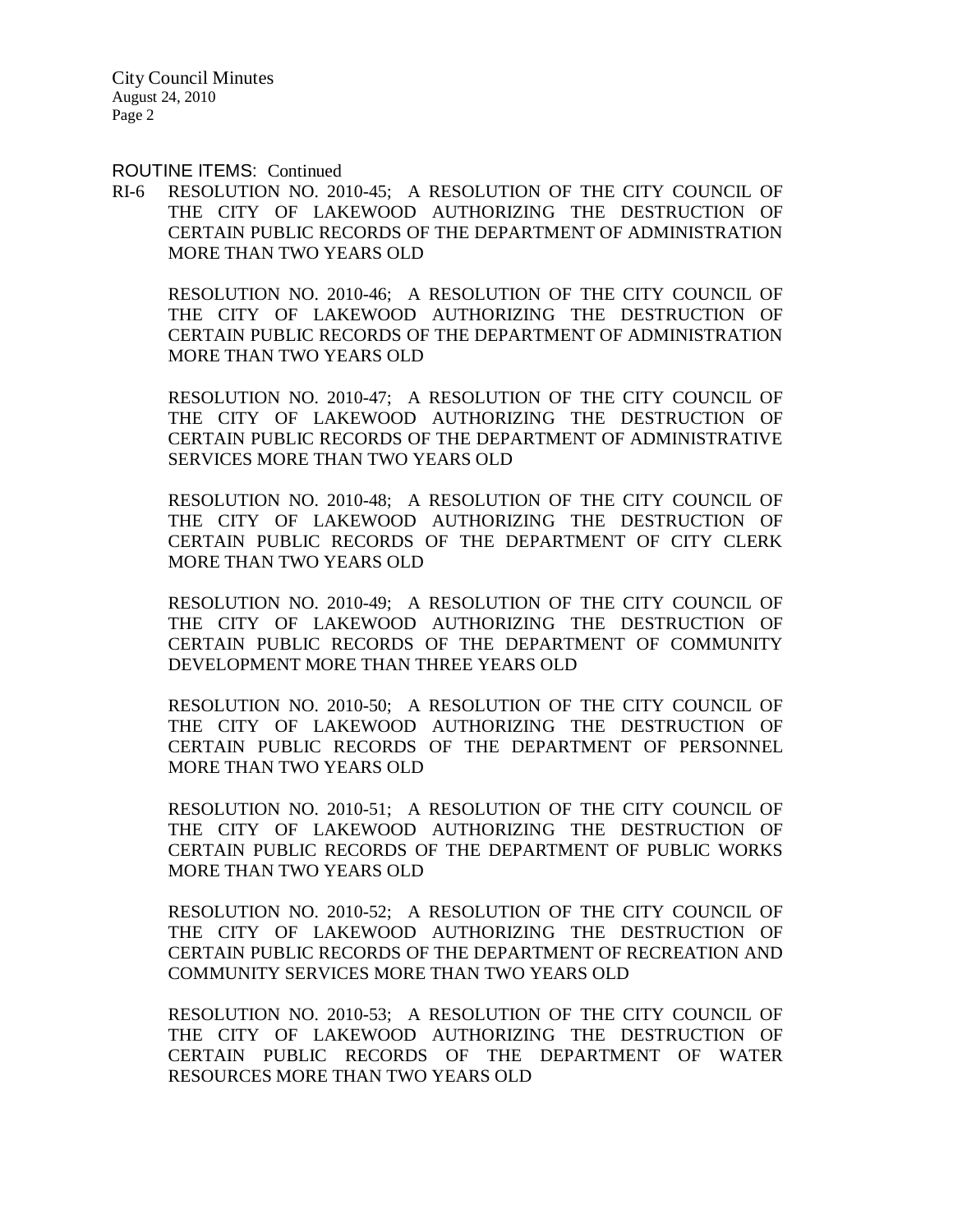ROUTINE ITEMS: Continued

- RI-7 Approval of Traffic Signal Upgrade at Clark Avenue and Del Amo Boulevard
- RI-8 Approval of Agreement for Conduct of 2010 Community Survey
- RI-9 Approval of Report of Monthly Investment Transactions
- RI-10 Approval of Memorandum of Understanding for Emergency Access to Fuels
- RI-11 Approval of Memorandum of Understanding for Emergency Access to Supplies and Equipment
- RI-12 Approval of Substitution of Sub-Contractor for Public Works Contract 10-1, The Centre HVAC Equipment Replacement Project

UPON ROLL CALL VOTE, THE MOTION WAS APPROVED:

AYES: COUNCIL MEMBERS: Van Nostran, DuBois, Croft, Rogers and Esquivel NAYS: COUNCIL MEMBERS: None

RI-1 Approval of Minutes of the Meetings held July 27, and August 10, 2010

COUNCIL MEMBER ROGERS MOVED AND COUNCIL MEMBER CROFT SECONDED TO APPROVE ROUTINE ITEM 1. UPON ROLL CALL VOTE, THE MOTION WAS APPROVED:

AYES: COUNCIL MEMBERS: DuBois, Croft, Rogers and Esquivel NAYS: COUNCIL MEMBERS: None ABSTAIN: COUNCIL MEMBERS: Van Nostran

## 1.1 • CONGESTION MANAGEMENT PROGRAM CONFORMANCE SELF-CERTIFICATION PROCESS

. . .

Community Development Director Sonia Southwell presented a report based on the memo in the agenda and stated the Congestion Management Program was a requirement of State Law and included an annual Local Development Report and certification of the City's conformance. She noted that the Local Development Report's credit and debit system for development activity had been frozen pending the outcome of a Nexus Study to explore the feasibility of implementing a congestion mitigation fee. It was the recommendation of staff that following a public hearing, the City Council adopt the proposed resolution finding the City to be in conformance with the Congestion Management Program and adopting the Local Development Report.

RESOLUTION NO. 2010-54; A RESOLUTION OF THE CITY COUNCIL OF THE CITY OF LAKEWOOD, CALIFORNIA, FINDING THE CITY TO BE IN CONFORMANCE WITH THE CONGESTION MANAGEMENT PROGRAM (CMP) AND ADOPTING THE CMP LOCAL DEVELOPMENT REPORT, IN ACCORDANCE WITH CALIFORNIA GOVERNMENT CODE SECTION 65089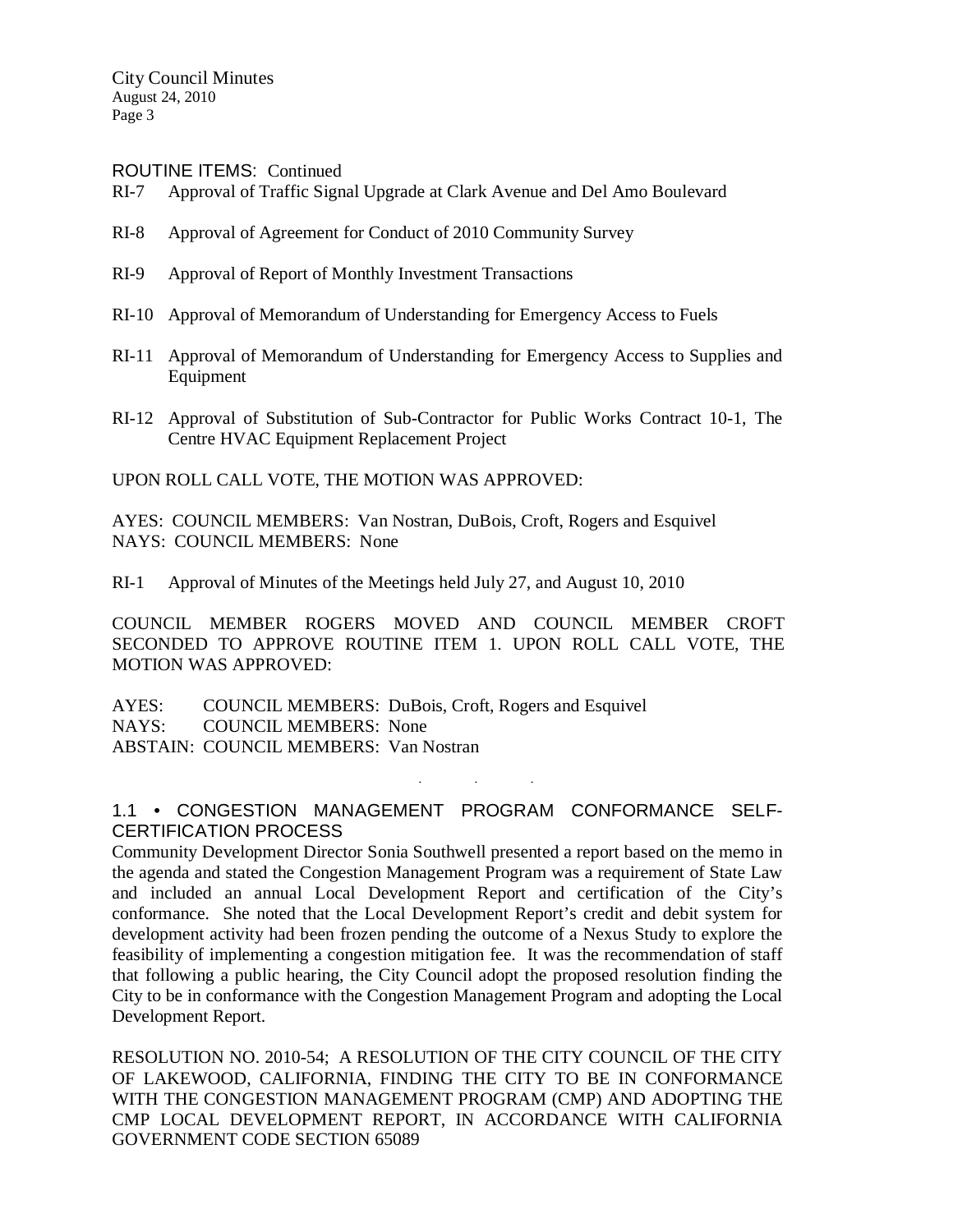### 1.1 • CONGESTION MANAGEMENT PROGRAM CONFORMANCE SELF-CERTIFICATION PROCESS - Continued

Council Member Rogers, noting that the credit/debit system had been frozen for six years, inquired if there was a target date for completion of the Nexus Study. Ms. Southwell stated that at least part of the reason for the long delay was the recession and that the Los Angeles County Metropolitan Transportation Authority had given no indication of when the study would be completed.

Mayor Esquivel opened the public hearing at 7:46 p.m. and called for anyone in the audience wishing to address the City Council on this matter. There was no response.

COUNCIL MEMBER ROGERS MOVED AND COUNCIL MEMBER DUBOIS SECONDED TO ADOPT RESOLUTION NO. 2010-54. UPON ROLL CALL VOTE, THE MOTION WAS APPROVED:

. . .

AYES: COUNCIL MEMBERS: Van Nostran, DuBois, Croft, Rogers and Esquivel NAYS: COUNCIL MEMBERS: None

## 3.1 • SOLE SOURCE PURCHASE OF PORTABLE ALUMINUM BLEACHERS

The Director of Recreation and Community Services displayed slides and made a presentation based on the report in the agenda. She stated that staff was recommending the purchase of eleven portable aluminum bleachers for use in City parks. She reported that this purchase would complete a program begun last year to replace all older bleachers that would no longer conform to new safety standards issued in 2008. Based on safety requirements and compatibility issues, Aluminum Seating, Inc. of San Bernardino was the sole source provider. It was the recommendation of staff that the City Council authorize staff to issue a purchase order for eleven portable, 5-tier bleachers from Aluminum Seating, Inc. in an amount not to exceed \$47,261.

Responding to a question from Mayor Esquivel, Ms. Litzinger stated that the old bleachers would be dismantled and processed for recyclable materials.

COUNCIL MEMER DUBOIS MOVED AND VICE MAYOR VAN NOSTRAN SECONDED TO APPROVE STAFF'S RECOMMENDATION. UPON ROLL CALL VOTE, THE MOTION WAS APPROVED:

AYES: COUNCIL MEMBERS: Van Nostran, DuBois, Croft, Rogers and Esquivel NAYS: COUNCIL MEMBERS: None

. . .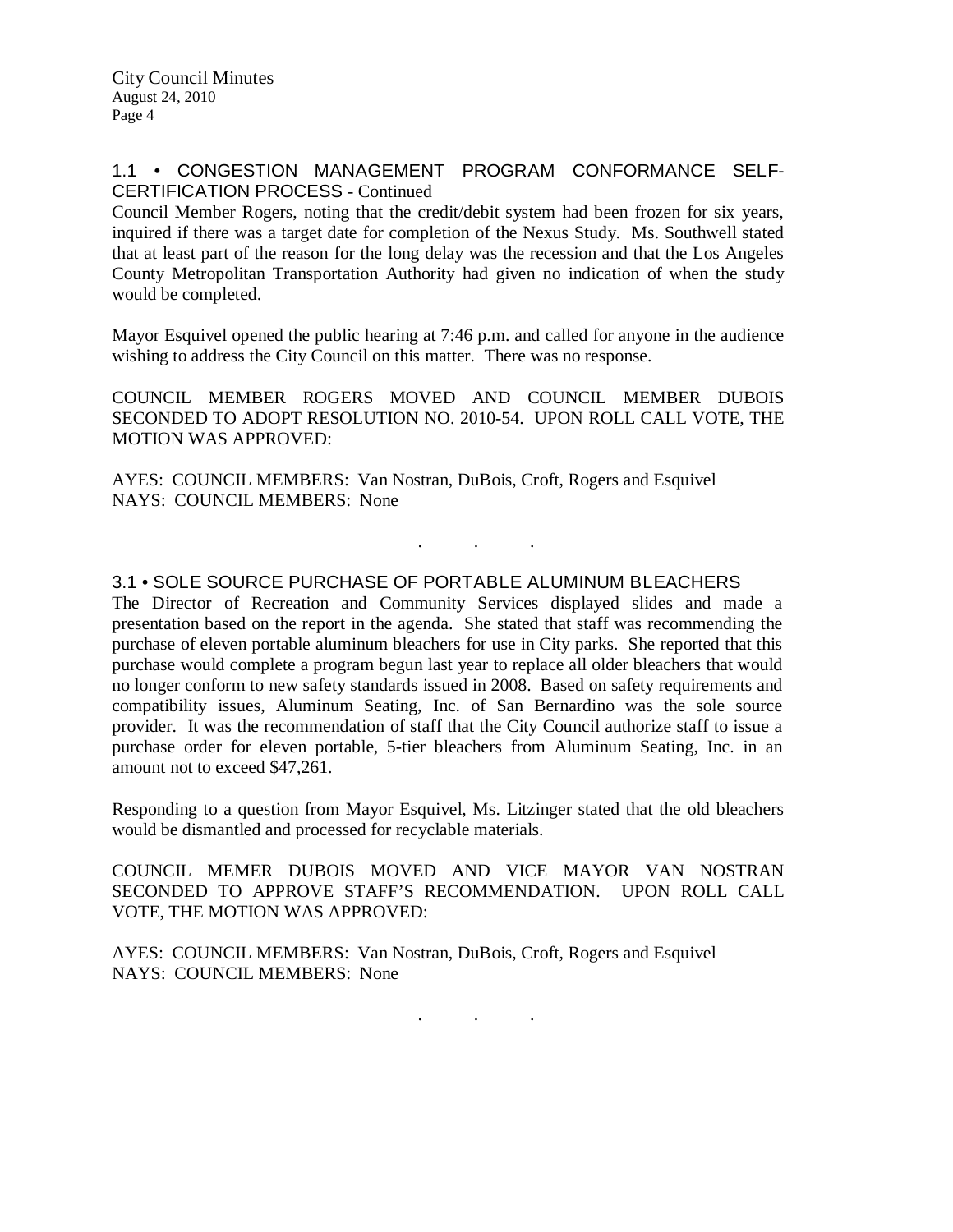#### 3.2 • DISPOSITION OF PLAY EQUIPMENT

Administrative Services Director Diane Perkin displayed slides and gave a report based on the memo in the agenda. She reported that as part of the Play Area Capital Improvement Project, play equipment from the Palms Park School Age Play Area would be replaced. She advised that the replacement was necessary as, due to the age of the equipment, it no longer met current guidelines and ADA regulations and replacement parts were no longer available. She stated that since all of the plastic pieces of the equipment were not recyclable, staff had sought an alternative to landfill disposal. Kids Around The World, a nonprofit organization based in Illinois, would accept the play equipment and dismantle, ship and reassemble it in a location outside the United States. She noted that a number of other California cities had participated in this playground recycling program and that the timing of the removal from Palms Park meant that the equipment would likely be installed at an orphanage in Uganda. It was the recommendation of staff that the City Council approve the disposition of Palms Park School Age Play Area equipment by donating it to the Kids Around The World organization and authorize the City Manager to sign the Release and Indemnification Agreement.

Council Member DuBois commended the staff for not only finding a creative way to keep the materials out of the landfill, but also finding a reuse that would benefit the less fortunate.

Responding to a question from Council Member Rogers, Ms. Perkin stated that it was not an issue of equipment safety, but one of accessibility and the unavailability of replacement parts.

Council Member Croft stated that this was a great opportunity to give some play equipment a second life. He noted that the kids at Palms Park were thrilled to know that their play equipment would be going to help other kids in need somewhere else in the world.

VICE MAYOR VAN NOSTRAN MOVED AND COUNCIL MEMBER DUBOIS SECONDED TO APPROVE STAFF'S RECOMMENDATION. UPON ROLL CALL VOTE, THE MOTION WAS APPROVED:

AYES: COUNCIL MEMBERS: Van Nostran, DuBois, Croft, Rogers and Esquivel NAYS: COUNCIL MEMBERS: None

# 3.3 • MEMORANDUM OF AGREEMENT FOR THE DEVELOPMENT OF COORDINATED IMPLEMENTATION PLAN FOR LOS CERRITOS CHANNEL TOTAL MAXIMUM DAILY LOAD

. . .

Public Works Director Lisa Rapp displayed slides and made a presentation based on the memo in the agenda. She stated that following a finding by the U.S. Environmental Protection Agency (EPA) that the Los Cerritos Channel had exceeded water quality objectives of various metals, the local agencies identified as sources of urban runoff were required to develop a Total Maximum Daily Load (TMDL) Implementation Plan for metals in order to restore the impaired water body. The participation of the cities of Bellflower, Cerritos, Downey, Lakewood, Long Beach, Paramount, Signal Hill and CalTrans with the Los Angeles Gateway Region Integrated Regional Water Management Joint Powers Authority (JPA) would not only enable a unified approach to the preparation of the required TMDL, but could improve the opportunities for any available grant funding. She noted that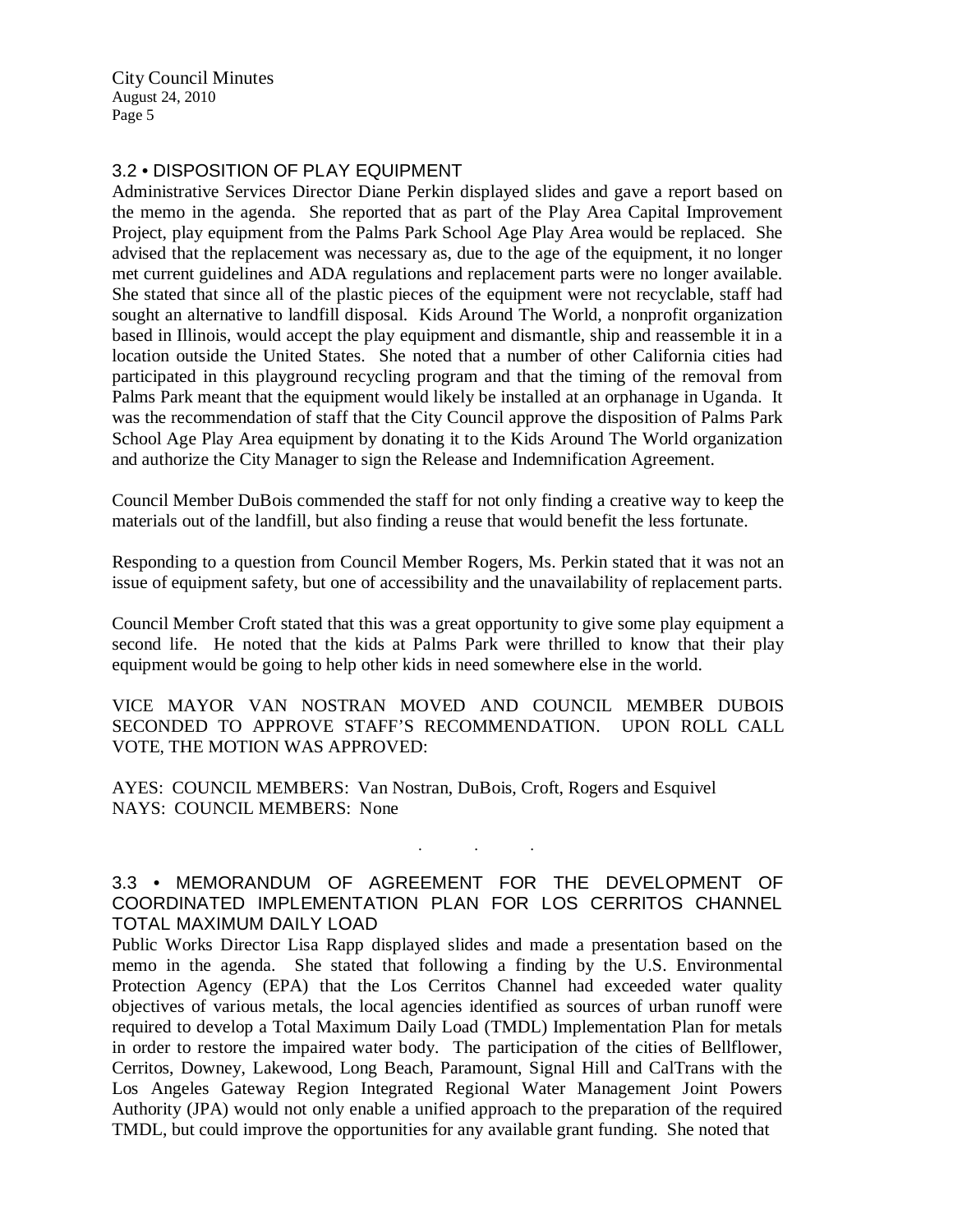#### 3.3 • MEMORANDUM OF AGREEMENT FOR TMDL IMPLEMENTATION PLAN FOR LOS CERRITOS CHANNEL - Continued

the alternative to working with the JPA would be for the City to develop its own TMDL Implementation Plan which would be considerably more expensive. She also noted that with the special studies necessary to develop an implementation plan and monitoring program, it would take years to meet these Federal requirements. It was the recommendation of staff that the City Council approve the proposed Memorandum of Agreement for the Los Angeles Gateway Region Integrated Regional Water Management Joint Powers Authority.

Vice Mayor Van Nostran inquired about methods to improve the quality of runoff water. Ms. Rapp responded by stating that in the same manner that devices for catch basins had been developed to collect trash before it could get into the storm drain system, a filter or other modification might be developed to screen out metals. She noted, however, that the study would address different options, looking for the most effective and cost efficient solutions.

Responding to a question from Vice Mayor Van Nostran, Water Resources Director Jim Glancy stated that the metals found in the Los Cerritos Channel would collect in the top few inches of soil, and since Lakewood's water system used deep water wells protected by layers of clay and in some cases, concrete, contamination of that water was not a problem.

Council Member Croft stated that the TMDL issue was an example of the type of situation where forming a coalition to deal with a regional issue could be more effective for all of the parties involved. He determined from Ms. Rapp that the current estimate was two to four years before the implementation plan and monitoring program would be ready for submittal.

In response to a question from Council Member Rogers, Ms. Rapp stated that all of the other cities had indicated their intent to participate, and that only the County of Los Angeles was planning to prepare its own plan. She also confirmed that the Federal mandates came without any funding to accomplish compliance and that a major goal of the study would be to identify all of the costs associated with compliance.

VICE MAYOR VAN NOSTRAN MOVED AND COUNCIL MEMBER DUBOIS SECONDED TO APPROVE STAFF'S RECOMMENDATION. UPON ROLL CALL VOTE, THE MOTION WAS APPROVED:

AYES: COUNCIL MEMBERS: Van Nostran, DuBois, Croft, Rogers and Esquivel NAYS: COUNCIL MEMBERS: None

At 8:23 p.m., the Regular Meeting of the City Council was recessed for the Meeting of the Lakewood Redevelopment Agency. At 8:24 p.m., the City Council Meeting was reconvened.

. . .

. . .